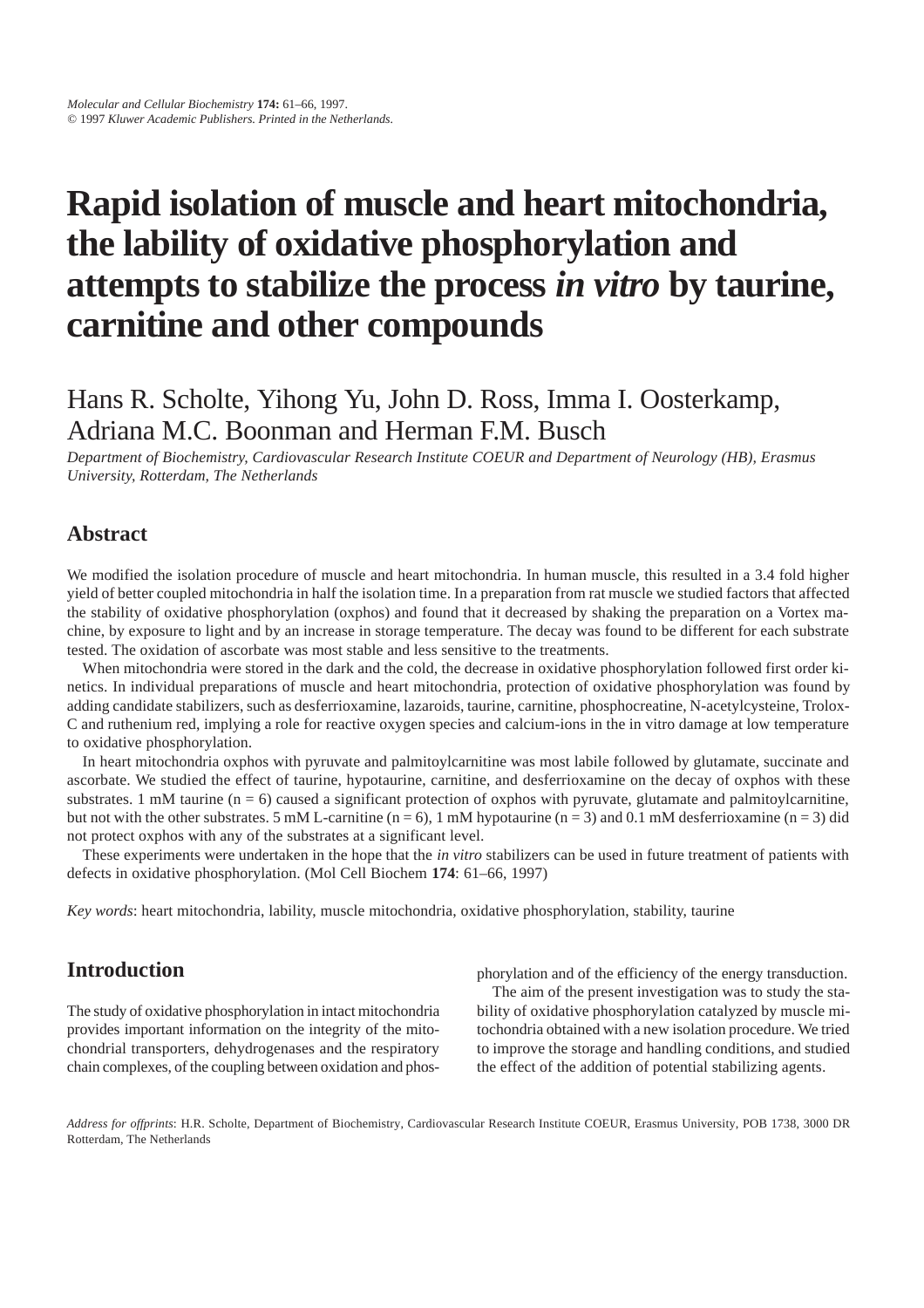### **Materials and methods**

#### *Human and animal muscle*

Human muscle was obtained under local analgesia from the *M. vastus lateralis* of patients and controls. The stability was studied of mitochondrial preparations with a normal oxidation rate of pyruvate plus malate, determined directly after isolation in the range of 52–140 nmol  $O_2$ ·min<sup>-1</sup>·(mg protein)<sup>-1</sup>. To determine the decay, the assay of pyruvate plus malate oxidation was repeated after about 2.5 h. For the calculation of the decay see below. Since there was no statistical difference between the decay of pyruvate oxidation in the patients and the controls, they were taken together.

Masseter muscle and heart muscle were taken from normally fed male Wistar rats of 14 weeks, weighing 180–210 g. The animals were anesthetized with a mixture of ether and air, and killed by decapitation in the morning.

#### *Chemicals*

N-Acetyl-L-cysteine, desferrioxamine mesylate, hypotaurine, rotenone and ruthenium red were from Sigma, L-carnitine from Lonza, lazaroids U-74389F and U-74500A from Upjohn, palmitoyl-L-carnitine from Fluka, phosphocreatine and hexokinase from Boehringer Mannheim, taurine from BDH and trolox-C (vitamin E without side chain) from Aldrich. The other chemicals used were of the highest purity available.

#### *Isolation of mitochondria*

Rapid isolation of muscle mitochondria in high yield was based upon Bookelman *et al*. [11], which on its turn was based upon Luft *et al*. [21] and Dow [3]. We modified the mincing of the muscle and used shorter centrifugation times at higher forces. This method is suitable for heart and muscle mitochondria, but not for liver mitochondria, which are destroyed by the heparin in the isolation medium. In the past it was found that pretreatment with digitonin stabilized rat liver mitochondria by removing the lysosomes [4]. This treatment was also successful in removing lysosomes from muscle mitochondria, but failed to increase their stability (not shown).

The time required for the isolation was 1 h at a temperature of 0°C. The average yield from human muscle determined by the assay of citrate synthetase in the homogenate and in the mitochondrial preparation was 42%. In our hands the method of Bookelman *et al*. [1] gave rise to an average yield of 12.4% and the isolation took more than 2 h.

The isolation medium was the so-called SETH-medium, containing 250 mM sucrose, 2 mM EDTA, 10 mM Tris-HCl, 50 U/ml heparin, pH 7.4. For homogenisation, tightly fitting Potter-Elvehjem glass homogenisers were used, with a Teflon pestle driven by a motor at 800 rpm (homogenate), or by hand power (mitochondrial fraction). One stroke is down- plus upwards.

The centrifuge used was of Beckmann, type J2-21 with the JA 20 rotor containing 10 ml Pyrex tubes with  $r_{\text{max}}$  of 10.3 cm and  $r_{\min}$  of 4.4 cm. The brake setting was maximal. The centrifugation of Bookelman *et al*. [1] with minimal brake setting was followed with time, and the sedimentation coefficients in Svedberg units were calculated by the use of the formula of De Duve and Berthet [5] to enable recalculation of reproducible spins at higher speeds in shorter time. In spite of the maximal brake setting, now the acceleration/deceleration phases of the spins gave a much higher contribution to the sedimentation coefficients. The low speed spin was for 1 min at 7000 rpm, corresponding to 4200  $g_{av}$  and the high speed spin for 1.5 min at 18000 rpm (27500  $g_{av}$ ).

The isolation procedure, summarized in Fig. 1 is as follows: (1) Biopsy of patients suspected of having a mitochondrial disease from the *M. vastus lateralis* under local analgesia. Male Wistar rats are anaesthetized with a mixture of ether and air, and decapitated. The masseter muscles and heart are used for the experiments; (2) Transport the muscle in icecold SETH-medium; (3) Dry the tissue with paper and weigh it in a glass beaker. Minimal amount required is 80 mg; (4) Add 1 µl SETH-medium per mg of muscle and mince the muscle by cutting it for 90 times with a pair of scissors by hand; (5) Put the minced muscle with 18 µl medium/mg muscle into the homogenizer tube and homogenize by 12 strokes; (6) Sample this 5% homogenate to assay citrate synthetase by the method of Srere [6]. The sample may be frozen, but then the latency of the enzyme, which is a measure for the integrity of the inner mitochondrial membranes cannot be determined; (7) 1st low speed spin. Poor out supernatant in another tube. Transfer pellet with 19 µl medium/mg muscle into the homogenizer tube and homogenize by 12 strokes; (8) 2nd low speed spin. Repeat step 7; (9) 3rd low speed spin. Combine supernatants of steps 7–9 for step 10; (10) lst high speed spin. Remove supernatant with a pipette. Transfer pellet with 19 µl medium/mg of muscle into a smaller homogenizer, homogenize by 5 strokes by hand and transfer the preparation to a centrifuge tube; (11) 2nd high speed spin. Transfer pellet with 19 µl medium/mg muscle into homogenizer and bring the volume to 800 µl. After 5 strokes by hand the mitochondrial fraction is obtained; (12) Sample to assay citrate synthetase (CS) and protein. The total amount of mitochondria in the homogenate in mg mitochondrial protein/g muscle with the same purity as the isolated mitochondria can be calculated by CS homogenate(U/g muscle)/CS mitochondria(U/mg protein).

For another approach to isolate and study pigeon breast muscle mitochondria we refer to the work by HN Rasmusssen and UF Rasmussen in the next paper.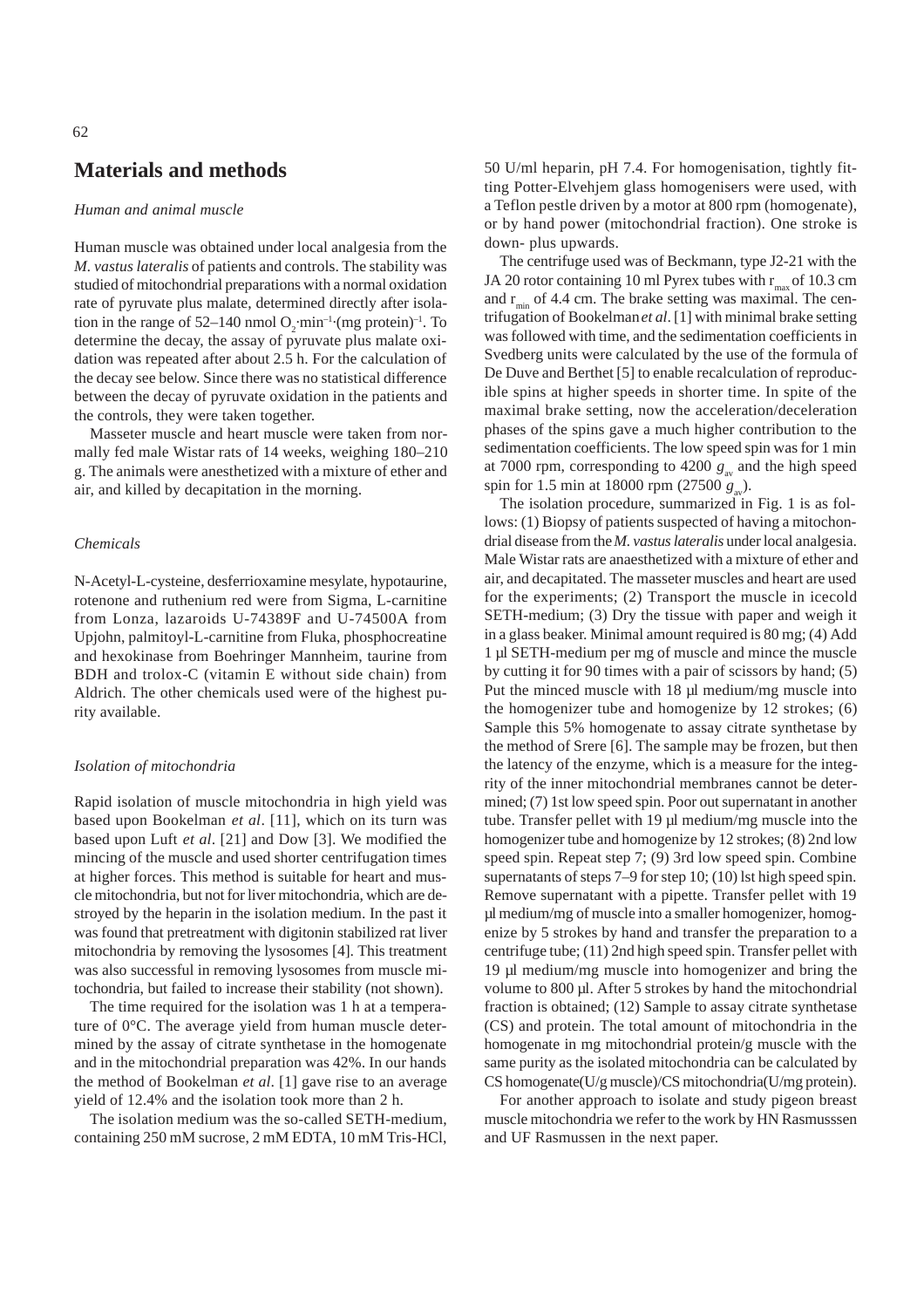#### 5% Homogenate

1 min 5600  $g$ Pellet Supernatant 1  $\overline{\phantom{a}}$ Rehomogenization 1 min 5600  $g$  $\mathbf{r}$ Pellet Supernatant 2  $\overline{\phantom{a}}$ Rehomogenization 1 min 5600  $g$ [Pellet] Supernatant 3 Combine supernatants 1,2 and 3 1.5 min 37250  $g$ Pellet [Supernatant]  $\overline{1}$ Rehomogenization 1.5 min 37250  $g$ Pellet [Supernatant]  $\overline{1}$ Rehomogenization Mitochondrial fraction

*Fig. 1*. Isolation scheme of heart and skeletal muscle mitochondria from 5% homogenate to the mitochondrial fraction. [Pellet] and [Supernatant] means that these fractions were discarded.

#### *Assay of oxidative phosphorylation*

Oxidative phosphorylation was measured by a Clark electrode with a very small Pt surface, requiring powerful electronics for amplification of the relatively small signal [7]. The advantage of this is that the stirring is not very critical. The double wanded glass oxygraph vessel was of the traditional type, but smaller, with a volume of 0.4 ml. The membrane of the Clark electrode was the thinnest available. The iron stirring rod was surrounded by glass, and driven by a simple magnet stirrer. The oxidative phosphorylation (oxphos) medium contained 5 mM potassium phosphate, 10 mM Tris-HCl, 100 mM KCl, 5 mM  $MgCl_2$ , 5 µM EDTA, 75 mM mannitol, 25 mM sucrose, 15 mM glucose, 0.2 mg FA-free bovine serum albumine (pH 7.4). Further additions were 20 µg hexokinase, mitochondria, oxidative substrate, after steady state (5 min) 0.2 mM ADP (pH 7.4). The temperature was 37°C and

the volume 400 µl [8, 9]. The mitochondrial substrates tested were 5 mM pyruvate + 2.5 mM L-malate, 5 mM glutamate + 2.5 mM L-malate, 20 µM palmitoylcarnitine + 0.6 mM Lmalate, 5 mM succinate  $+3 \mu$ M rotenone, 5 mM ascorbate  $+$ 0.6 mM N,N,N′,N′-tetramethyl-*p*-phenylenediamine, TMPD + 0.1 mM desferrioxamine. For the determination of ATP, the produced glucose-6-phosphate was determined in perchloric acid deproteinized samples taken before and 10–20 min after the addition of the ADP [10].

The oxidation of ascorbate is complicated by the ironcatalyzed auto-oxidation of ascorbate. The auto-oxidation was considerably decreased by the addition of the iron-chelator desferrioxamine. There is however still some auto-oxidation, which was experimentally determined at different oxygen concentrations, and subtracted from the oxygen uptake rate.

#### *Calculations*

In mitochondria stored in the cold and the dark, the decay of oxidative phosphorylation measured as oxygen uptake with the different substrates measured in the presence of ADP, assayed at different occasions during several days, followed first order kinetics. The decay was expressed in the first order rate constant  $k$  in  $d^{-1}$ , which is proportional to the rate of the decay. The *k* was calculated from the oxygen uptake rate  $J_1$  measured at the time  $t_1$  (in d) and  $J_2$  at  $t_2$  according to  $k =$  $(\ln J_2 - \ln J_1)$ .  $(t_2 - t_1)^{-1}$ , and from more points by regression analysis between ln J and t. The half life time is equal to ln 2/*k*. In order to compare the results of the different experiments, we assumed first order kinetics in all experiments.

Statistical analysis was performed by the paired two tailed Students *t*-test. p values of less than 0.05 were considered significant.

### **Results**

Isolated mitochondria are labile. When stored under the same conditions as during our routine experiments, the decay of the oxidation of pyruvate in human mitochondria is about twice as high as in rat masseter muscle mitochondria (Table 1). In human muscle mitochondria the rate of the decay varied 20 fold. The most labile preparation had a half life of 1.21 h, was of a 17 year old boy with low respiratory control, and the most stable one with a half life of 23 h was that of a 90 year old, well-trained lady who had a cardiac septum defect. Her oxidative phosphorylation characteristics were in the range of (younger) controls.

Storage of the rat masseter muscle mitochondria in the dark, with minimal shaking (3 sec) on a Vortex machine, decreased the average decay in pyruvate (plus malate) oxidation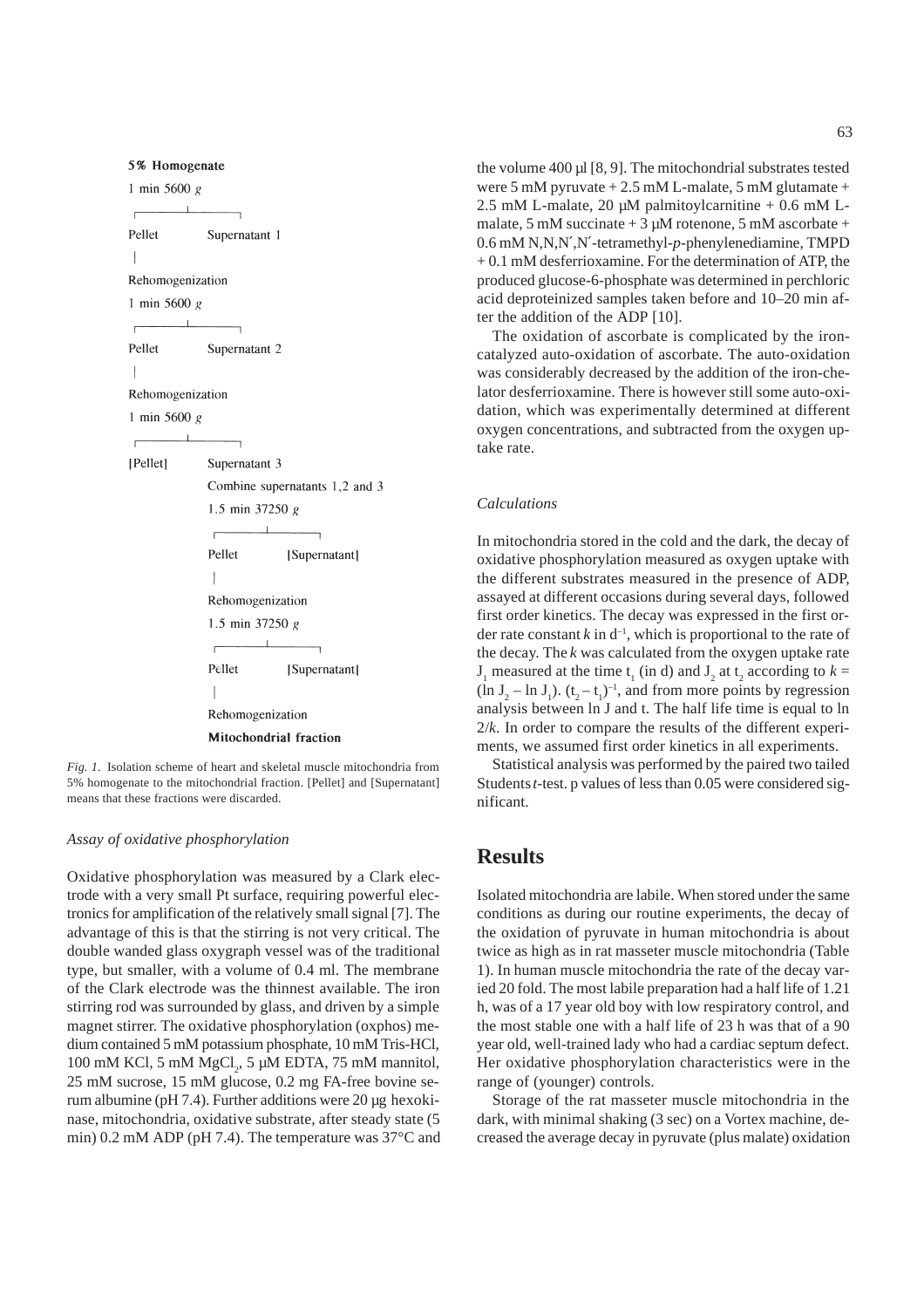*Table 1*. Decay of oxidative phosphorylation with pyruvate plus malate by isolated mitochondria

| Muscle<br>mitochondria | J (nmol O <sub>2</sub> ·mm <sup>-1</sup> ·mg <sup>-1</sup> ) $k(d^{-1}) \pm SD$ (range) |                             | n  |
|------------------------|-----------------------------------------------------------------------------------------|-----------------------------|----|
| A Human                | $82 + 22$                                                                               | $6.6 \pm 4.1$ (0.73–13.7)   | 21 |
| A Rat masseter         | $258 + 77$                                                                              | $3.5 \pm 1.9 (1.45 - 8.1)$  | 15 |
| <b>B</b> Rat masseter  | $142 + 38$                                                                              | $0.90 \pm 0.39$ (0.50–1.38) | .5 |

The *k* was calculated from two assays and we assumed first order kinetics of the decay. (A) Stored in transparent plastic cups on ice and shaken well for a total period of ca 20 sec on a Vortex machine before sampling. Oxidative phosphorylation was measured directly after isolation  $(J_0)$  and 2.5 h later. (B) The mitochondria were stored in the dark at 6°C and were shaken for 3 sec. Oxidative phosphorylation was measured directly after isolation  $(\mathrm{J}_\mathrm{\scriptscriptstyle O})$  and after 1 day. Three of the preparations were followed longer for several (3–5) days, and since a straight relation was obtained between ln J and time  $(r = 0.96 - 0.98)$ , the decay proved to obey first order kinetics. The decays in the 3 preparations showed a statistically significant difference.

by a factor 7 (Table 1). We studied the effects of exposure to light, higher temperature and shaking on the oxidative phosphorylation by rat muscle mitochondria (Table 2) and found that the glutamate oxidation was destroyed by increasing the storage temperature from 6–23°C. That of pyruvate was destroyed by a similar increase of the temperature plus the light in the cold room. Pyruvate oxidation was found to be more affected than glutamate oxidation by the more intense light in the laboratory. Surprisingly, the oxidation of ascorbate was only slightly affected by the exposure to the higher temperature and the light. The conditions routinely used to measure oxidative phosphorylation, including exposure to light and shaking was particularly damaging for the oxidation of pyruvate, but not for the oxidation of glutamate and ascorbate. Prolonged shaking, however, was also found to be harmful for the latter oxidations. The decay of oxidative phosphorylation in the further experiments was studied in mitochondria that had been stored in the dark and in the cold.

Table 3 summarizes the candidate agents to stabilize oxidative phosphorylation used in this work. We studied the decay of the oxidation of pyruvate + malate and of succinate + rotenone by muscle and heart mitochondria, and the effect of the possible stabilizers during several days. Table 4 gives an example of such an experiment. The decays followed first order kinetics. The additions had no acute effect on the oxidative phosphorylation. In this experiment 0.5 mM desferrioxamine proved to be the best stabilizer, followed by 5 µg/ml of the lazaroid U-74389F, 0.5 mM N-acetylcysteine, 50 µM desferrioxamine, 2.5 mM Trolox-C, 2.5 mM L-carnitine, 5 mM Taurine, 1 mM Taurine, 1.25 µM ruthenium red, 7.5 mM phosphocreatine, while 50 µg/ml of the lazaroid U-74500A did not protect. The addition of albumin had no effect on the decay (not shown). In one experiment the most effective protector was found to be 1 mM taurine and in another the lazaroids. These experiments suggested that the phenomenon of stabilization showed a poor reproducibility

*Table 2*. Decay of oxidative phosphorylation in by rat masseter muscle mitochondria. Effect of temperature, exposure to light and shaking

| Temp     | Light   | Vortex    | Pyruvate<br>$+$ malate | Glutamate<br>$+$ malate | Ascorbate<br>$+$ TMPD |
|----------|---------|-----------|------------------------|-------------------------|-----------------------|
| 6        |         |           | 1.08:1.38              | 0.02; 0.01              | 0.30:000              |
| 23       |         |           | 2.76                   | >4.7                    | 0.34                  |
| 6        | $^{+}$  |           | 1.51; 1.64             | 0.36:0.45               | 0.37:0.33             |
| 23       | $^{+}$  |           | > 2.8                  | >4.7                    | 0.52                  |
| $\Omega$ | $^{++}$ |           | 4.42:4.39              | 0.00:0.00               | 0.00:040              |
| $\Omega$ | $^{++}$ | $+ : + +$ | 5.45:14.3              | 3.46:8.90               | 0.00:6.24             |

Oxygen uptake rates were measured by a substrate inhibitor method. The oxidation of pyruvate  $+$  malate  $(+$  ADP) was inhibited after reaching steady state by 1 mM α-cyano-3-OH-cinnamate, then glutamate was added and complex I inhibited by 2 mM amytal, then ascorbate + TMPD + deferoxamine were added. The results are given of two independent experiments. The preincubation at 23°C was not performed in the second experiment. The assays were performed directly after isolation and after 4 h for the 2 lowest lines and after 22–28 h for the other experiments. Decay was expressed in  $k(d^{-1})$ , assuming first order kinetics of the decay. In case of  $k$  >, the oxygen uptake rate became zero. Light:  $-$  is in the dark,  $+$  is the light in the cold room (regular fluorescence tube 58 W, 55 Hz, Philips with cap, distance 1.1 m), cups in rack, ++ is the light in the laboratory [high frequency( 30 kHz) fluorescence tube 58 W, colour 84 without cap, distance nearest tube 2 m, second one 2.5 m] plus daylight from the window  $(1 \times 1.5 \text{ m}, \text{no})$ direct sunlight, distance 3.2 m ), cups on ice. Vortex: – is not shaken, + is shaken for 20 sec, ++ is shaken for 1 min. The concentration of mitochondrial protein in the first experiment was 1.5 mg/ml, and 4.8 mg/ml in the second one. The lowest line, with moderate shaking (+) reflects our previous standard conditions in measuring oxidative phosphorylation (see Table 1).

*Table 3*. Mode of action of candidate mitochondrial stabilizers

| N-Acetylcysteine | FRS, precursor glutathione                                   |
|------------------|--------------------------------------------------------------|
| L-Carnitine      | Acyl carrier, membrane stabilizer (11)                       |
| Desferrioxamine  | Ferri-chelator $(12-15)$                                     |
| Hypotaurine      | FRS, decreases low O <sub>2</sub> -levels in tissue (16, 17) |
| Lazaroids        | Prevent iron catalyzed lipid peroxidation (18, 19)           |
| Phosphocreatine  | ATP regenerator                                              |
| Ruthenium red    | Mitochondrial Ca <sup>2+</sup> -channel blocker              |
| Taurine          | FRS, membrane stabilizer (16, 17)                            |
| Trolox-C         | <b>FRS</b>                                                   |

FRS = Free radical scavenger.

in different preparations.

To study this in more detail, we measured the decay of oxidative phosphorylation with 5 different substrates in 6 independent preparations of rat heart mitochondria. In addition we studied the effects of taurine and carnitine, and of hypotaurine and desferrioxamine in 3 of the preparations (Table 5). In SETH-medium, the decay of oxidative phosphorylation with the NADH-dependent substrates (pyruvate, glutamate and palmitoylcarnitine) was significantly different from that with succinate and ascorbate. This suggests that these couples of substrates share one vulnerable target. Likely candidates for these targets are complex I for the NAD+ linked substrates and complex IV for the latter couple. On the average taurine retarded the decay of oxidative phosphorylation with pyruvate from 100 to 66%, glutamate to 83%,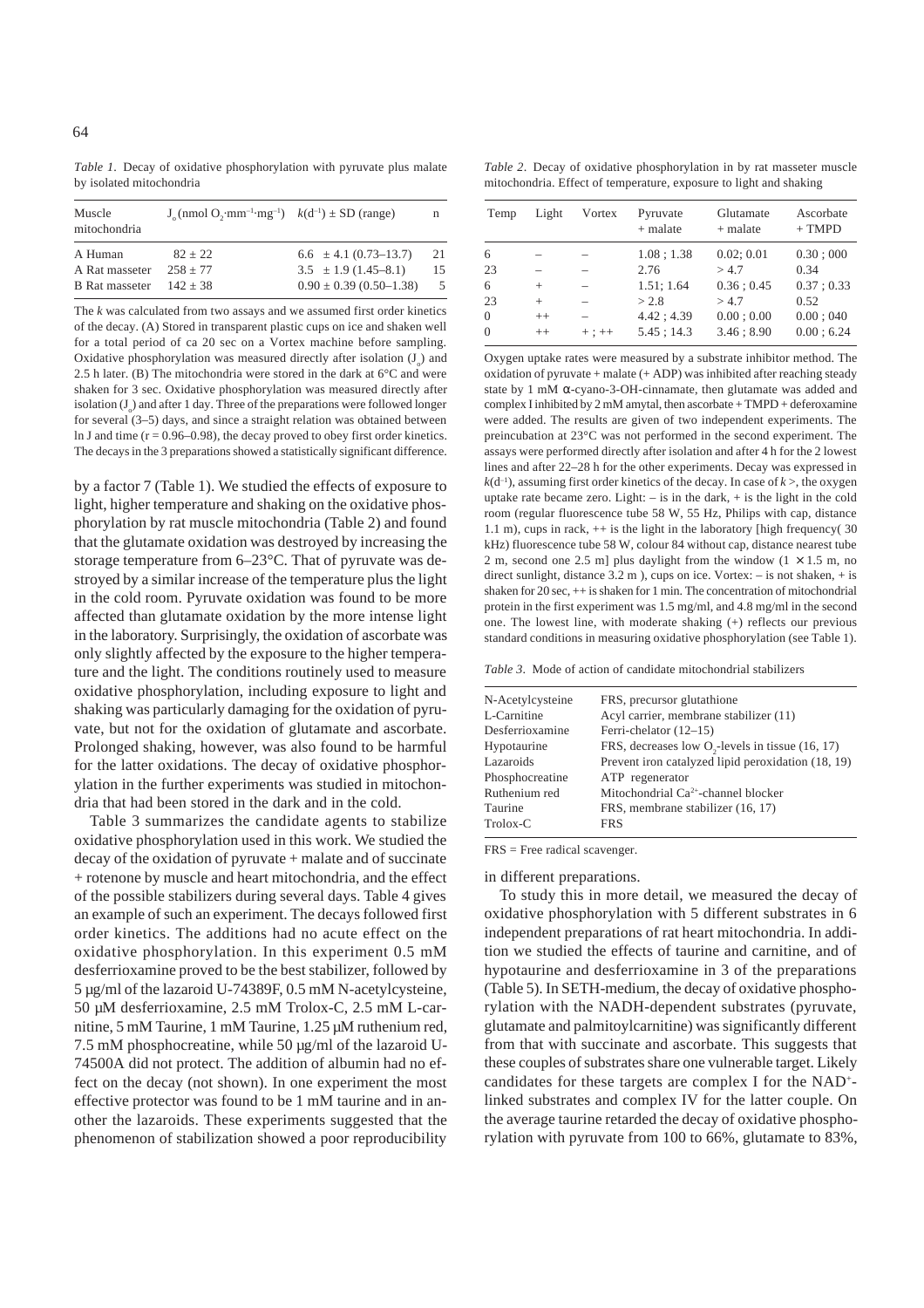*Table 4*. Decay of oxidative phosphorylation with pyruvate plus malate by rat masseter mitochondria

|                                  | $k(d^{-1})$ | <b>RCI</b><br>after 1 day | r    |
|----------------------------------|-------------|---------------------------|------|
| SETH-medium                      | 1.04        | 2.2                       | 0.96 |
| 1 mM desferrioxamine             | 0.48        | 3.7                       | 0.93 |
| $0.01$ mg/ml U-74389F            | 0.49        | 2.6                       | 1.00 |
| 1 mM N-acetylcysteine            | 0.50        | 3.2                       | 0.99 |
| $0.1 \text{ mM}$ desferrioxamine | 0.51        | 3.2                       | 0.99 |
| 5 mM trolox-C                    | 0.52        | 2.2                       | 0.93 |
| 5 mM L-carnitine                 | 0.53        | 3.4                       | 0.99 |
| 10 mM taurine                    | 0.53        | 2.4                       | 1.00 |
| 2 mM taurine                     | 0.54        | 2.4                       | 0.99 |
| 2.5 µM ruthenium red             | 0.54        | 2.8                       | 1.00 |
| 15 mM phosphocreatine            | 0.89        | 1.6                       | 1.00 |
| 0 01 mg/ml U-74500A              | 1.01        | 1.3                       | 1.00 |
|                                  |             |                           |      |

Mitochondria in SETH-medium were mixed with equal volume of SETHmedium with the compounds at pH 7.4 and stored in the dark at 6°C in a concentration of 0.36 mg protein/ml. Oxygen uptake rate directly after isolation was 150 nmol  $O_2$ ·min<sup>-1</sup>·(mg protein)<sup>-1</sup>, and the stimulation of respiration by ADP (RCI) was 10.8. The assays were performed 4 times during 5 subsequent days.  $r =$  correlation coefficient of ln J vs time.

palmitoylcarnitine to 77%,  $(p < 0.05)$  succinate to 95% (NS) and ascorbate to 93% (NS). For carnitine these percentages were 89, 94, 88, 110 and 80% (all differences NS). Carnitine exerted a protective effect on the oxidation of pyruvate and palmitoylcarnitine in 5 of the 6 experiments, but did not reach the preset level of significance. Hypotaurine and desferrioxamine did not protect significantly the decay of any of the substrates tested. Desferrioxamine appeared to promote the decay, especially with the substrates pyruvate (from 100– 181%) and palmitoylcarnitine (to 170 %).

### **Discussion**

Isolated muscle mitochondria were found to be labile. And our standard conditions for performing oxidative phosphorylation were found to be damaging. Especially mixing the cup with the isolated mitochondria on a Vortex machine and exposure to light, even with the mitochondria on ice, damaged oxidative phosphorylation. Oxidative phosphorylation with the NAD+ -linked substrates was more vulnerable than with ascorbate. Fortunately we always tested oxidative phosphorylation in the order of pyruvate, glutamate, palmitoylcarnitine, succinate, ascorbate. So the most vulnerable substrate oxidations were measured first. Nowadays we protect the isolated mitochondria from light by storage on ice in amber plastic cups (Elkay Élreann, Galway, Fax: 353-91- 72309), and shake only for 3 sec before the assay.

Protection of oxidative phosphorylation could be realized by a great variety of compounds with free radical scavenging properties, iron-chelators which inhibits the hydroxylradical production by the Haber-Weiss reaction, membrane

stabilizers and an inhibitor of the calcium entry in mitochondria. Because of the large variation in the lability and of the improvement in stability by potential stabilizers between individual preparations, large series are needed to confirm the stabilizing action in an average preparation. In such experiments with rat heart mitochondria, taurine was found to be the best stabilizer of the oxidative phosphorylation with the NAD+-linked substrates, while carnitine, hypotaurine and desferrioxamine did not stabilize significantly. Since taurine has a high concentration in the tissues, one of its functions could be protection of oxidative phosphorylation. In view of experiments by Di Lisa *et al. [11],* it was a surprise that carnitine did not stabilize at a significant level. In one experiment with pyruvate and in another with ascorbate, it was found to be most effective. In the other experiments it was not harmful for the oxidative phosphorylation. It was of interest that desferrioxamine had a deleterious effect on oxidative phosphorylation, because it was found to have a beneficial effect on the heart during ischemia and reperfusion, by decreasing the iron dependent hydroxyl production, which is harmful to oxidative phosphorylation [12, 13]. It is used in the treatment of iron overload diseases such as porphyria cutanea tarda, thalassemia and other hematological diseases which require regular blood transfusion. Desferoxamine has the disadvantage of many side effects, especially affecting the lens and the retina of the eye [14] and the kidney tubules [15].

Before patients can be treated with drugs that protect oxidative phosphorylation, we need to know the best combination of them in vitro, and then the effect on the realization and the turnover of the components involved in oxidative phosphorylation. Maybe the effect on muscle can be tested in (human) muscle culture, also of patients. In the latter case, the finding of repair of the defect would be of great help. After that, when the drugs are known to be safe (several of them are already tested in other patients), they can be tested on patients with defects in oxidative phosphorylation. Of course together with other treatments that proved valuable in individual patients [20–24].

With appreciation we refer to work by Kraft *et al*. [25] who studied the stability of mitochondria in human muscle fibres. Their muscle fibre model is an interesting one, but requires a high resolution oxygraph.

### **Acknowledgements**

Dr. T.J.M. van der Cammen, Professor W.C. Hulsmann, professor J.F. Koster and Dr. J. Vreeburg are thanked for referring the 90 year old patient, advice about storage of isolated mitochondria in the dark, advice to try an iron-chelator in ascorbate oxidation, and for discussions about the interesting properties of (hypo)taurine, respectively. Mr A. Penning